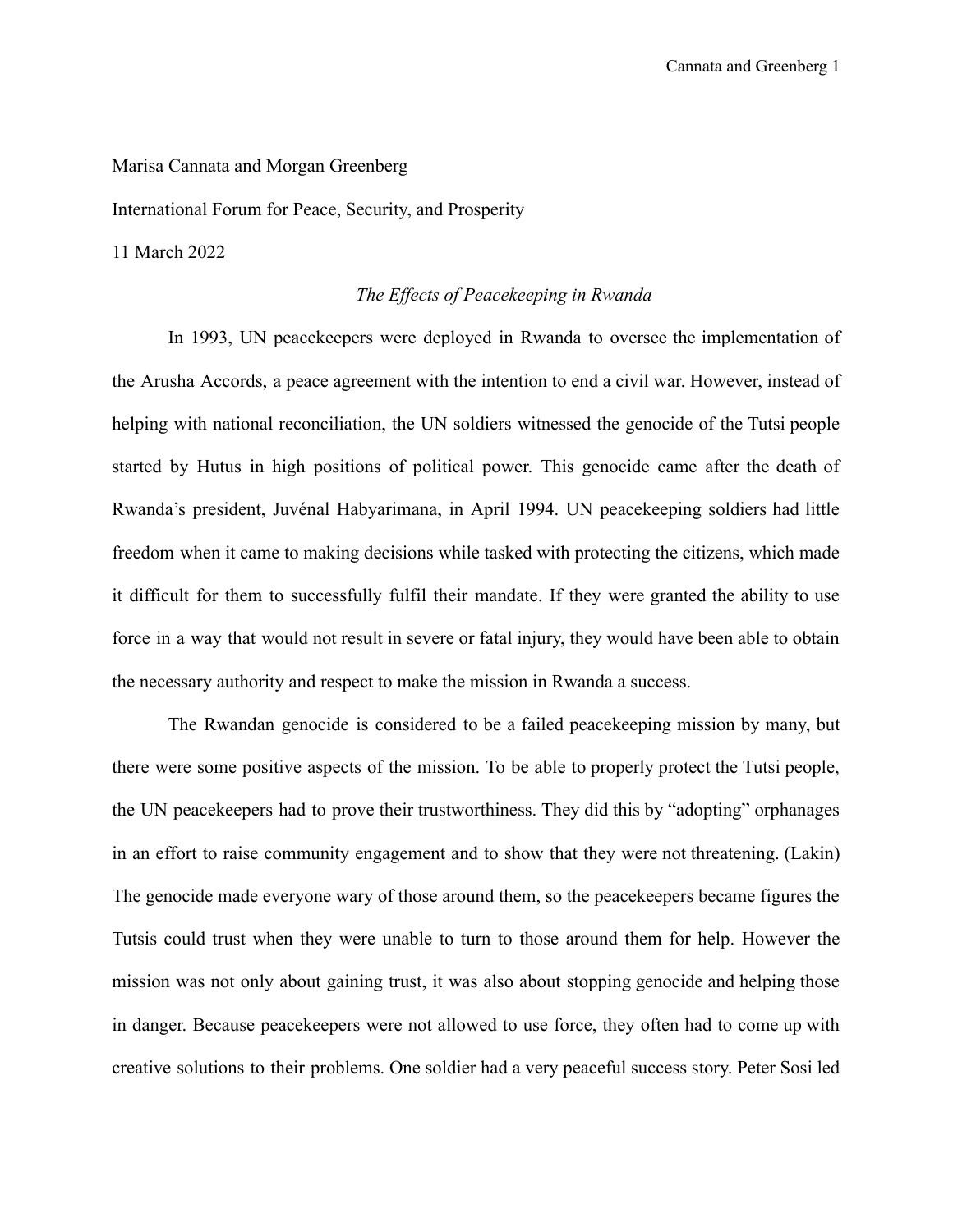a unit that aided Tutsis who had to flee their homes and seek refuge in a hotel. While this hotel later fell under the control of the Interahamwe – a genocidal Hutu militia group– Sosi and his soldiers came up with unconventional solutions to get past Hutu blockades and evacuated the hotel. Sosi offered the person at the front of the blockade a can of Coca-Cola to let the UN pass through and help the Tutsis. Surprisingly, this worked and they were able to get what they wanted without using force. (Lakin) The fact that Sosi was able to get through to the Hutus after using a non-violent tactic shows that not everything has to be violent to be a viable solution.

The peacekeeping mission in Rwanda may have had its positives, but it also had its negatives. On April 7th, the first full day of massacres, 10 Belgian UN peacekeepers, who were tasked with protecting the Prime Minister, were murdered by members of Rwanda's Presidential Guard. This act struck fear in Belgium and other countries. (Foot) They quickly started withdrawing their soldiers from Rwanda, and by April 21st, the number of UN troops had dropped from 2,584 to 270. (UNAMIR) With more and more peacekeepers leaving their temporary bases, this showed how defenceless the peacekeepers had become. With that, the militiamen moved in and murdered crowds of Rwandans who were sheltered there under the protection of UNAMIR — the United Nations Assistance Mission for Rwanda. The UN peacekeepers did not impose violence to maintain peace; however, this mandate made the troops powerless in Rwanda. As stated by Lindsey Hilsum, "They did not take on the killers because their mandate did not permit it. Their mandate was to keep the peace but there was no longer any peace to keep." (Hilsum) Thousands of Rwandan citizens were being massacred and the peacekeepers were unable to do anything but become witnesses to genocide. Canadian major general Roméo Dallaire led the mission in Rwanda and he stated in an interview a couple of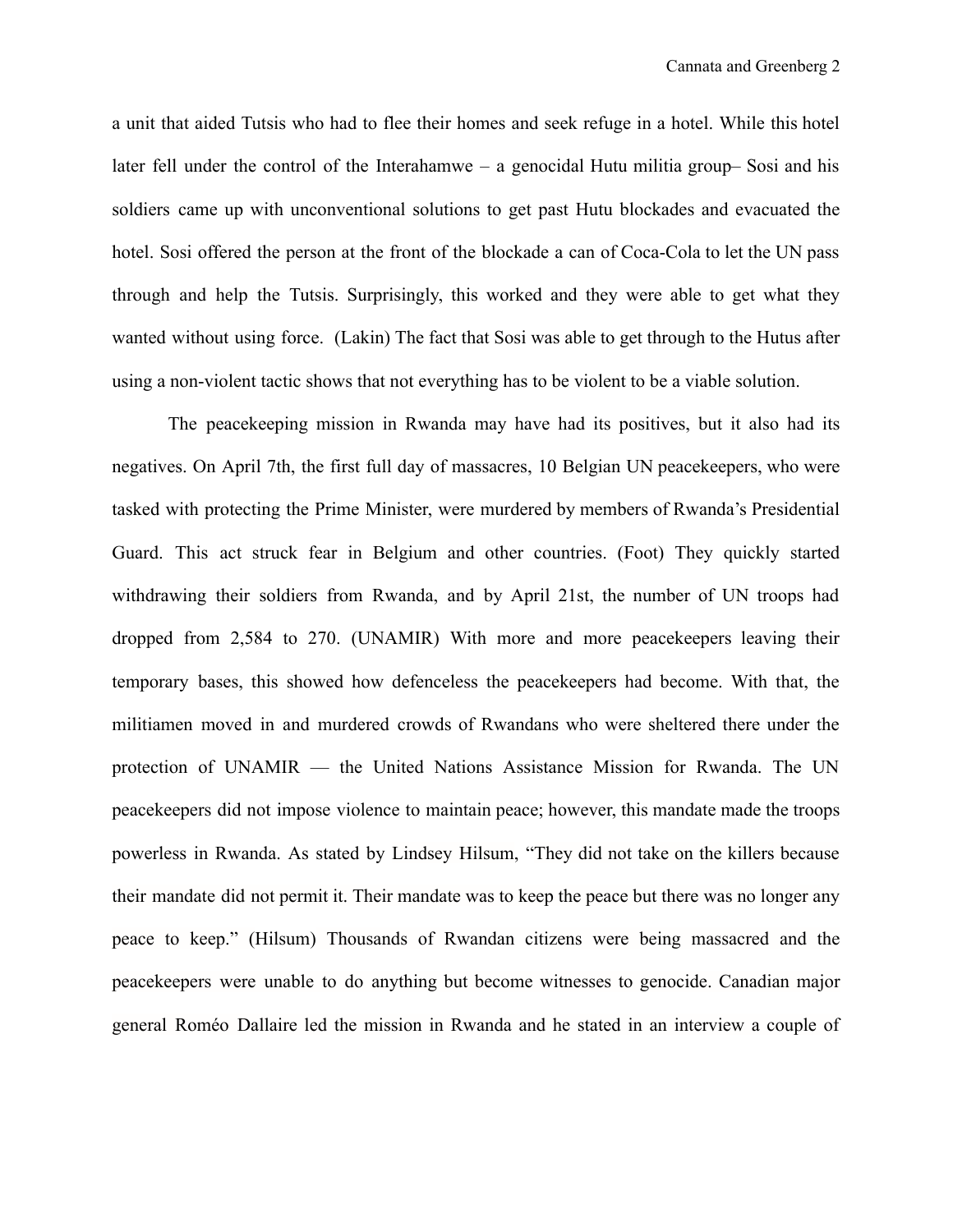months after the genocide that, "If [he] had the mandate, the men and the equipment, hundreds of thousands of people would be alive today." (Foot)

The purpose of the United Nations peacekeepers was to reduce violence and help the civilian population; this was something they were not able to do without the use of non-lethal force. Without the use of force, the peacekeepers did not have enough authority to be taken seriously by the Hutu militias, this posed a problem for the soldiers that were leftover after the mass withdrawal. When the threat to the safety of civilians and peacekeepers became more evident, countries decided to withdraw their troops, leaving the Rwandan citizens even less protected. After the Belgian troops were ambushed and the country pulled their troops out, other countries took that as a sign that they should also take out their forces for fear of their troops being on the receiving end of a similar event. (Foot) When withdrawing their soldiers, countries did not take into account how the situation would affect the citizens of Rwanda and the remaining soldiers from other countries. The number of leftover soldiers did not come close to the number of Hutu rebels; therefore, they were unable to assert their authority. Furthermore, without the proper tools, the UN peacekeepers were unable to properly command the situation because they were not being taken seriously. The UN Security Council granting the peacekeepers the ability to use non-lethal force would have aided in their attempt to show authority over the Hutus and further help the Tutsi people. While there might be some methods to gain control that do not use force, those are considerably harder and will only get you so far. The Tutsi people were reluctant to trust the peacekeepers, but gaining their trust was easier than getting an organization, based on genocide, to give up the power it had and make it stop without some kind of authority. Authority is easily acquired through force, making it one of the most logical options for taking control of the situation in Rwanda.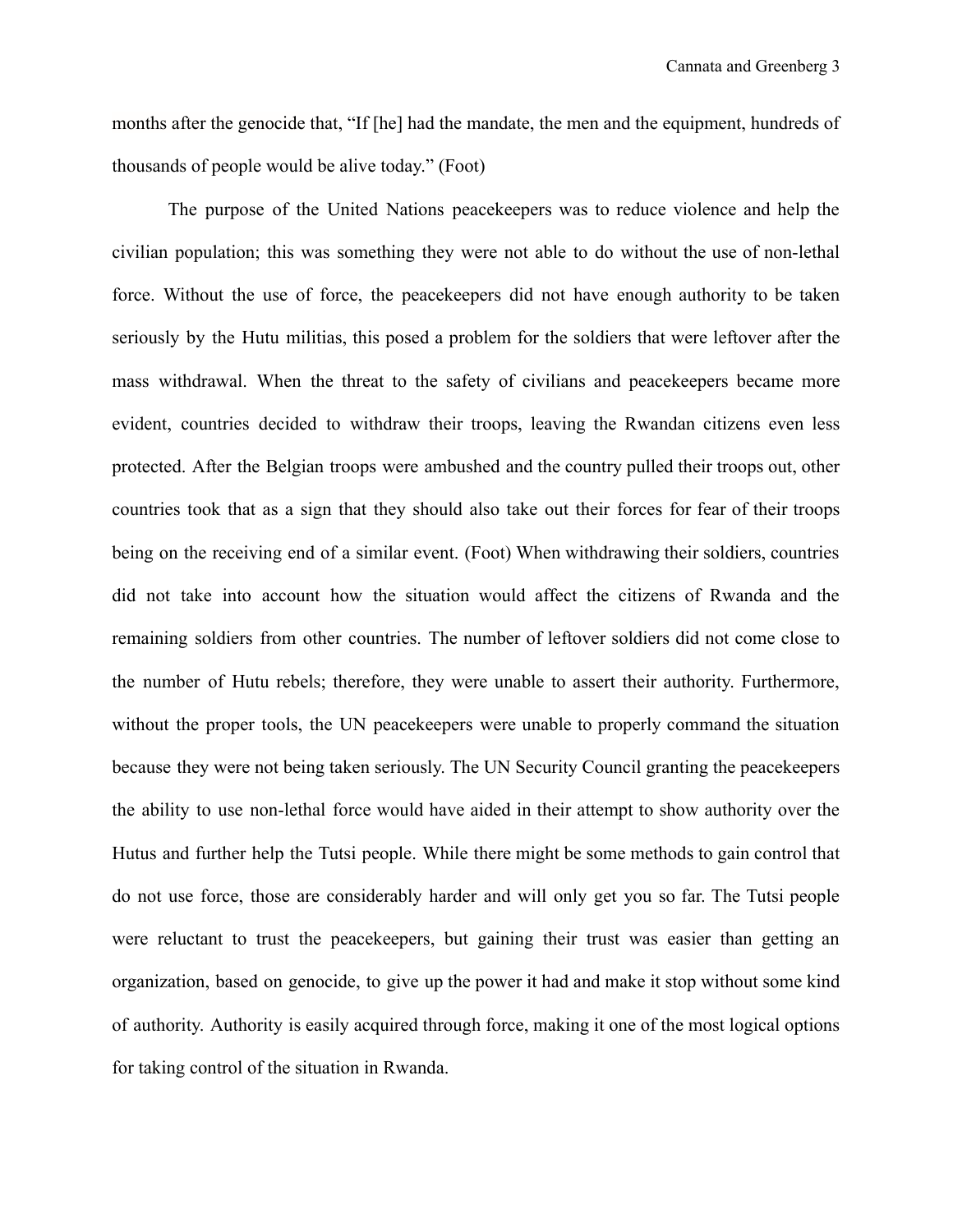In summary, the United Nations peacekeeping mission during the Rwandan genocide was not handled properly by people in power, and the troops there were limited in their effort to do what they could for those in danger. Using creative and non-violent tactics to get past Hutu blockades and gaining the trust of Tutsi individuals was what they were forced to do, but the peacekeepers would have been able to do more to help with a larger number of soldiers and the ability to use non-lethal force. The leader of the mission said he felt they could have done more if they were able to use force. Hearing that from someone who was there really puts into perspective how difficult it was to ensure the safety of those they were tasked with protecting. Many problems arose during the mission in Rwanda, but they could have been solved much better given the correct mandates.